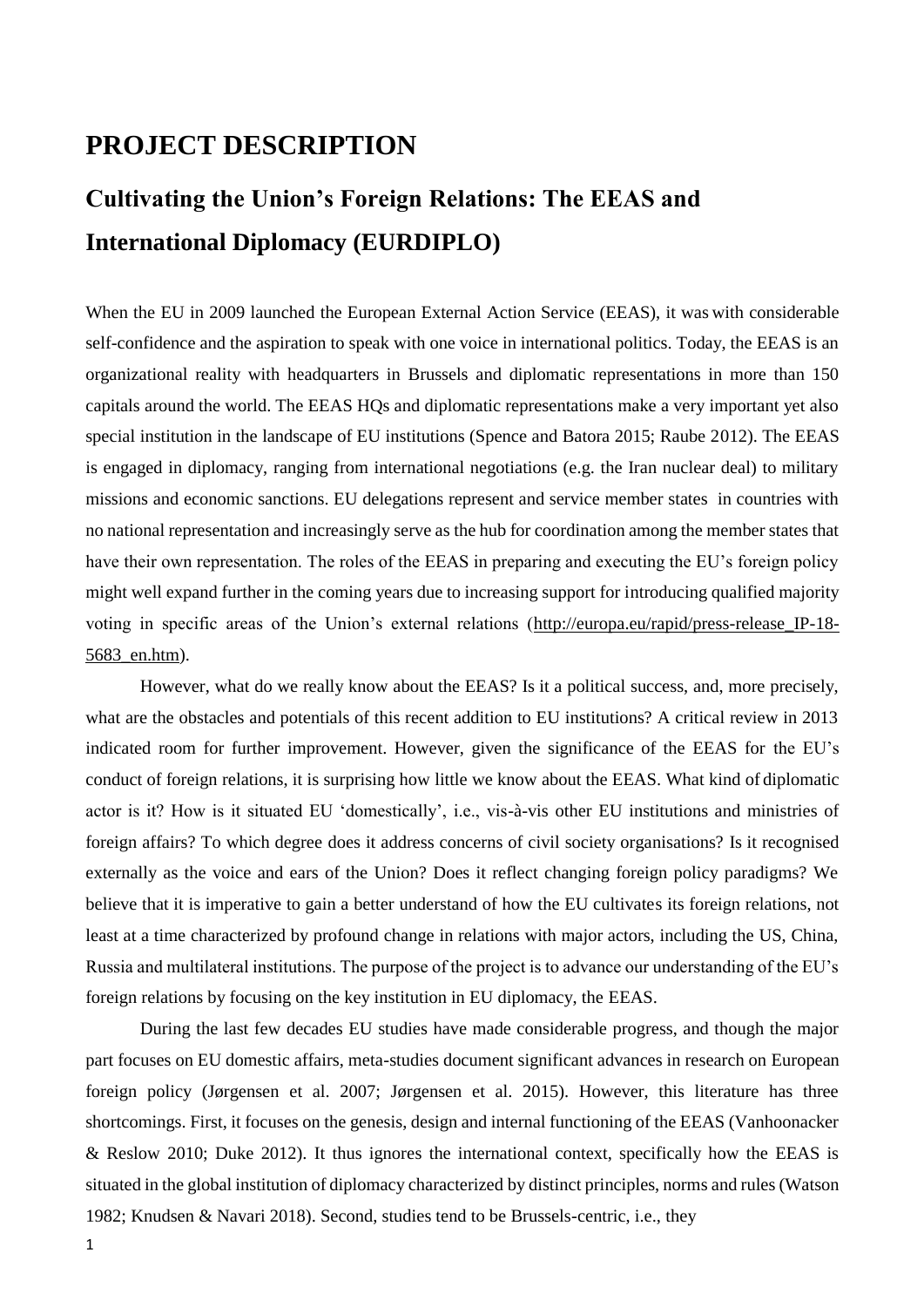focus on the EEAS HQs and only examine the diplomatic representations to a limited extent (Austermann 2014, 2015). Third, scholars focus on the formal institutional settings of the EEAS (Wessel & Odermatt 2018; De Baere & Wessel 2015) and show less attention to the interplay between the EEAS and other diplomatic services, including those of member states, third countries and multilateral institutions.

**Research question.** In order to advance our understanding of European diplomacy, the research question is: *How does the EEAS conduct the Union's foreign relations, specifically when it comes to conflicting objectives?* As the foreign service of a union of states, the EEAS has to coordinate the interests of member states and EU institutions but also take the objectives of third parties (European civil society, third states and multilateral institutions) into account. The project addresses the research question in a fashion that branches out in three segments. First, it takes a case-based approach and studies concrete examples of diplomatic initiatives towards the three main third countries (the US, China and Russia) and three major multilateral institutions (the UN, WTO and NATO). Second, the project examines both the EEAS HQs and diplomatic delegations. As noted above, existing research tends to neglect the delegations, but they are really in the front line of European diplomacy. Finally, the project makes use of genuine methodological triangulation in the three work packages that employ participant observation, in-depth case studies and elite interviews. Combined, we believe it is a powerful package that is bound to yield significant advances of our knowledge about the EEAS.

**State-of-the-art: What do we already know about the EEAS?** The pioneer literature focuses on contending preferences among EU member states and the institutional design of the EEAS. Is it an agent with limited room for manoeuvre or a body comparable to national ministries of foreign affairs? (Vanhoonacker & Reslow 2010; Murdoch 2012; Smith 2004). Recent literature branches out in several directions. One branch studies recruitment, training and belief systems among EEAS diplomats (Cross 2011; Duke 2012; Juncos & Pomorska 2013). Another branch studies policies towards selected countries and regions (Austermann 2015; Bachmann 2017; Reussner 2017). A third branch, inspired by the "practices turn" (Sending et al., 2015; Pouliot & Cornut 2015), is more directly relevant to the present project. It addresses issues introduced by the early literature and studies the EEAS as an organisation within the international institution of diplomacy (Bátora 2005, 2013; Adler-Nissen 2015; Bicchi et al. 2018; Glavind 2015). The key finding is that the EEAS has a special relationship with the institution of diplomacy. At the same time, the institution of diplomacy is dynamic, implying that institutional inertia is challenged by innovation; especially concerning instruments (Bjola & Holmes 2015; Bjola & Kornprobst 2018). This project is structured by the umbrella of sociological institutionalism, which is capable of integrating international society theory, theory of practices, and sociological organisation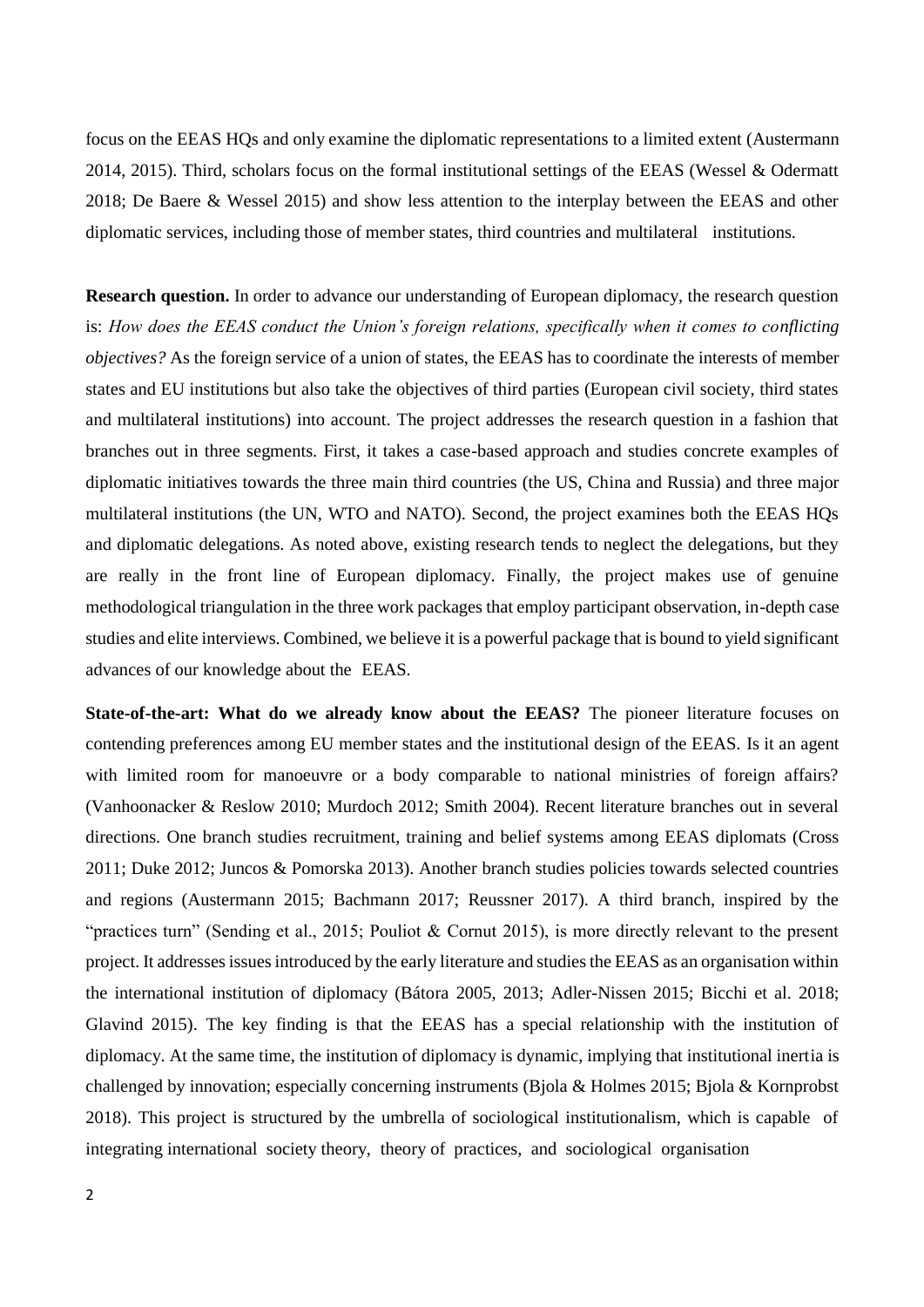theory. This is a controversial move because the extant literature provides alternative theoretical images of the EEAS' behavioural logic. First, rational choice-informed scholars analyse the EEAS as an institution that aims at maximising organisational self-interest, i.e., engage in bureaucratic politics. Scholars applying principal-agent models argue that the preferences of the EEAS are controlled by the member states, cf. the institutional design of the EEAS (Hawkins et al. 2006; Adriaensen & Delreux 2017; Kostanyan & Orbie 2013; Kostanyan 2014; Dijkstra 2017). A third group of analysts, drawing on Europeanisation theory, examines the EEAS as a factor not only reflecting but actually influencing national diplomacy (Lequesne & Weber 2016; Smith 2017). Finally, focusing on legitimacy and European foreign policy, some argue that the EEAS is bound to engage in cooperation with the European Parliament and therefore observes the changing political gravities within the European Parliament (Raube 2012; Wagner 2006; Raube & Tonra 2018).

**Theoretical argument.** The above theoretical contributions all offer important insights. However, based on insights from sociological institutional theory, this project argues that deeper concerns drive the EEAS. Following Jupille and Caporaso (1998), the project assumes that the EEAS is deeply concerned about its recognition, authority, autonomy and cohesion. In this context, the project acknowledges that such features cannot be taken for granted; they have to be earned. This explains why it makes sense, ten years after its creation, to examine the degree to which the EEAS has earned these qualities. Drawing on both principal agent theory (Hawkins et al. 2006) and sociological institutionalism (Haas 1990; Barnett & Finnemore 1999, 2004), the project assumes that the EEAS enjoys a certain degree of recognition and autonomy as well as potentials to build professional authority and strengthen a cohesive conduct of the EU's foreign relations. When addressing concerns about recognition and autonomy, it is not only the EEAS HQs that encounter other EU institutions and member states (represented by permanent representatives), the encounters also happen in third country capitals where the Union and most/some member states have embassies.

These theoretical premises lead to three basic hypotheses. Hypothesis 1 takes a point of departure in EU self-images. One of the strong self-images of the EU is being a post-Westphalian actor. In line with this, scholars expect that the EU will challenge existing Westphalian institutions, including diplomacy (Batora 2005; Spence & Bàtora 2015). However, though the EEAS, as any diplomatic actor, has opportunities to shape the institution of diplomacy, the EEAS is, as a contested newcomer, bound to operate within the institution of diplomacy. H1: In order to enhance recognition, authority and autonomy, the EEAS prefers to adapt to rather than challenge existing institutional principles, norms and rules. Hypothesis 2 focuses on the EEAS' diplomatic practices. Being a post-Westphalian actor situated in Westphalian institutions, the EEAS faces numerous internal and external challenges when practicing 3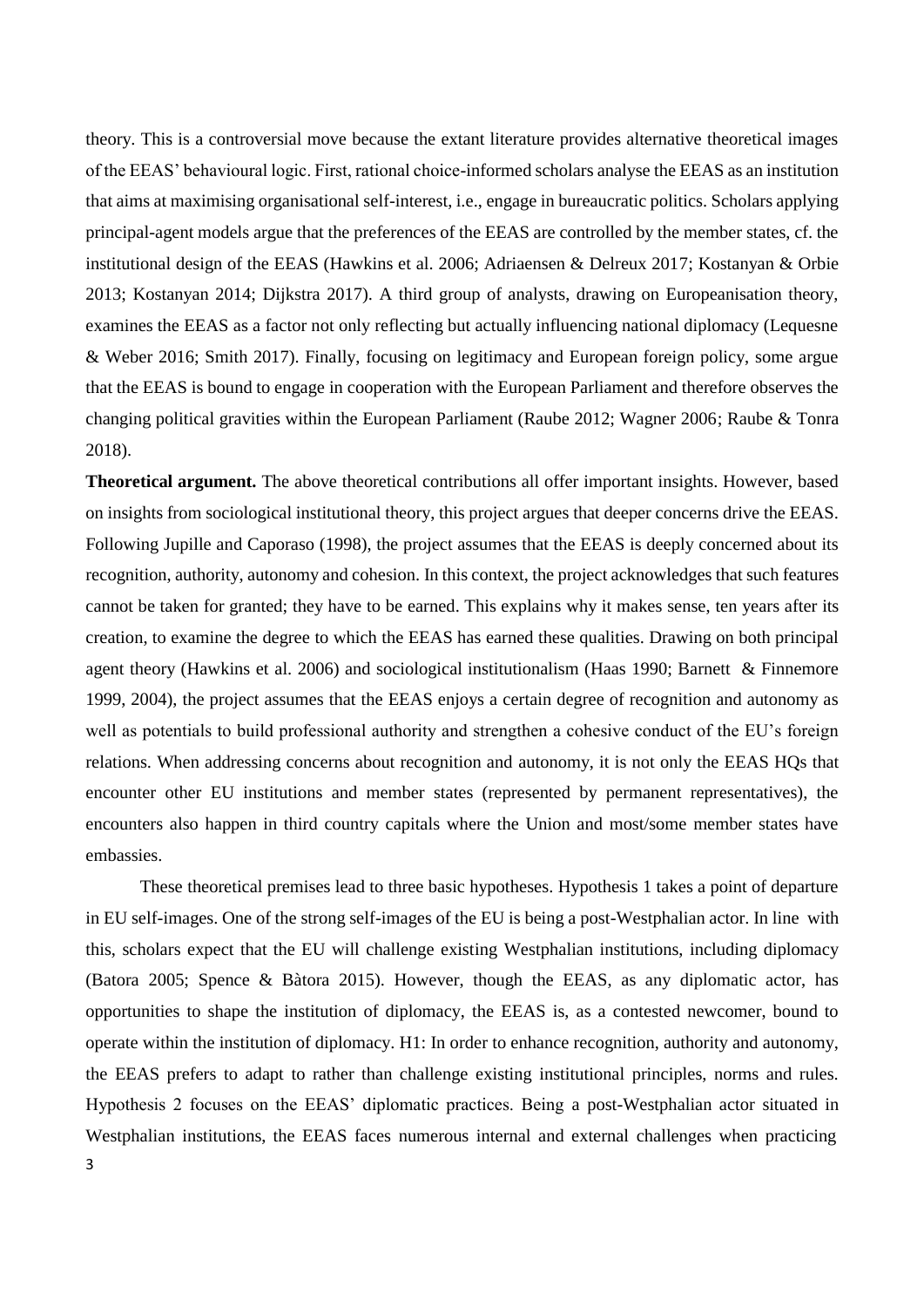diplomacy. H2: To enhance its recognition, authority, autonomy and cohesion, the EEAS has developed independent diplomatic practices to meet internal challenges between the EEAS HQs and its representations as well as external challenges emerging from encounters between the EEAS and state- and non-state actors in third countries. Hypothesis 3 complements the two other hypotheses. H3: In order to enhance its position in European diplomacy, the EEAS prefers to adapt to changing policy paradigms, especially when considering concrete diplomatic initiatives or launching new administrative programmes. The three hypotheses structure the entire project, specifically the three work packages within which the team does research by means of carefully selected methodologies, including elite interviews, participant observation and in-depth case studies.

### **Work package 1: The EEAS and the Institution of Diplomacy (responsible: Jørgensen, Knudsen)**

WP1 focuses on H1 and therefore examines the relationship between the EEAS and the historical institution of diplomacy. We expect the latter predominantly to shape and limit the former but in order to find out we also need to study the conditions under which the EEAS might have opportunities to shape or change the principles and practices of diplomacy. In other words, how does EEAS life within the institution of diplomacy influence the EEAS' conduct of foreign relations; particularly diplomatic relations with the US, China, Russia and multilateral institutions?

In the theory of international society, fundamental institutions such as international law, the balance of power, great power management, war and diplomacy are the key pillars of international society (Bull 1977; Bull & Watson 1984; Watson 1982; Buzan 2004). However, it would be wrong to assume that such fundamental institutions are not open to change (Holsti 2004; Buzan 2004; Knudsen & Navari 2018). While the constitutive principles of such institutions are relatively stable and account for much international continuity, the associated practices are more open for change (Knudsen 2016, 2018). International organizations such as the UN, WTO and NATO are based on, and bound by, the fundamental institutions, but they are also important to their working. In short, fundamental institutions and international organizations are mutually constitutive (Knudsen & Navari 2018). Informed by this theoretical framework, WP1 examines how the longstanding institution of diplomacy is shaping or limiting the EEAS. Moreover, WP1 examines the capacity of the EEAS for stimulating change in the institution of diplomacy. Drawing on the theory of fundamental institutions, WP1 will examine H1: Rather than challenging the institution of diplomacy, the EEAS is shaped by the principles, norms and rules of diplomacy. Methodologically, WP1 draws on three methods to examine the theoretically derived hypothesis. First, document analysis (constitutional documents, communiques, summit conclusions, speeches). Here, we will look for initial goals, values and strategies and their evolution. Second, elite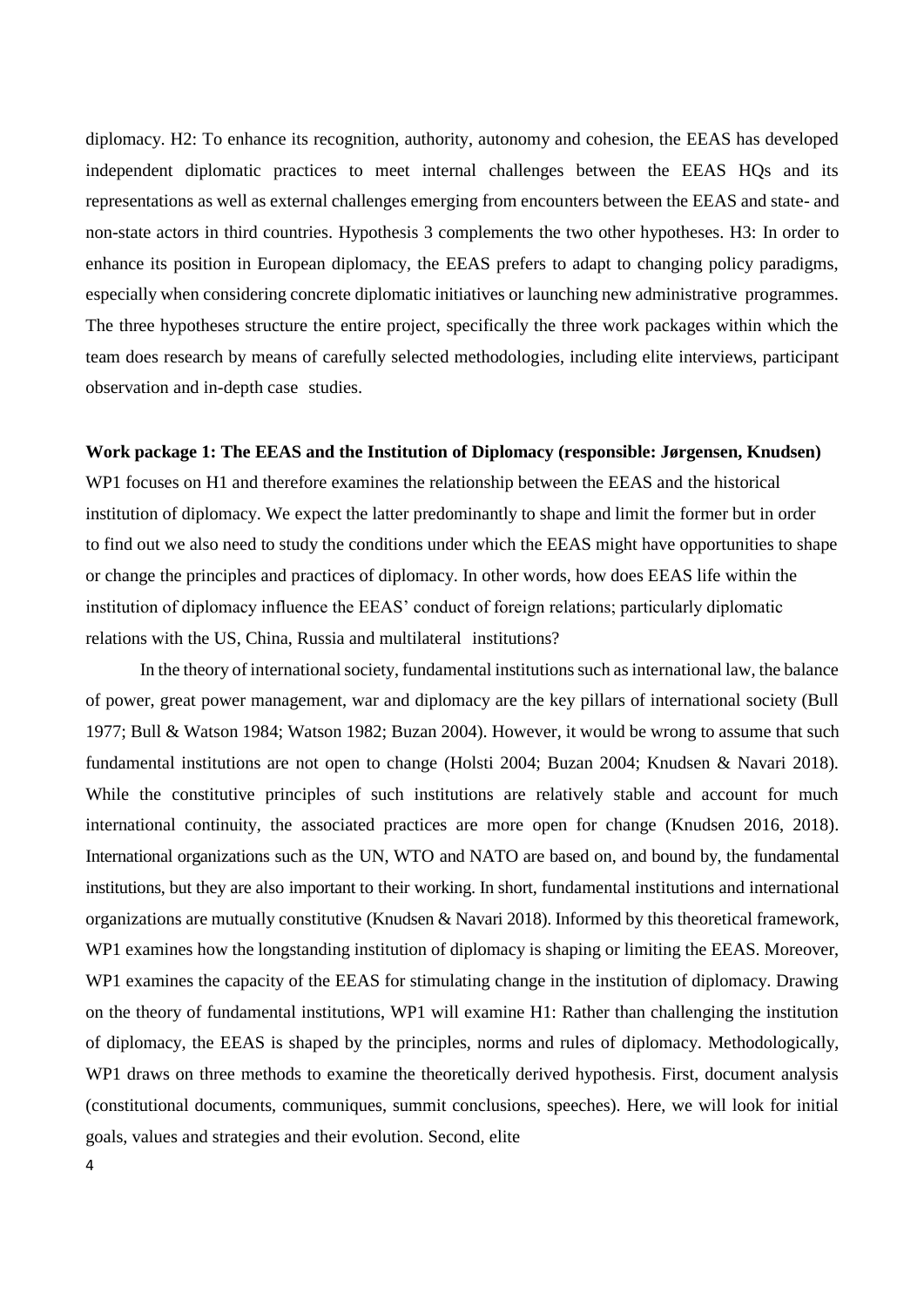interviews, focusing on the perceptions of diplomats, especially the principles, norms and rules of diplomacy. Third, participant observation, which allows us to observe the practices and routines of the EEAS, its foreign relations, and the handling of obstacles and opportunities.

**Work package 2: In-depth case studies (responsible: Jørgensen, Sørensen, Svendsen and postdoc)**  WP2 focuses on H2 expecting the EEAS to develop diplomatic practices to enhance recognition, authority, autonomy and cohesion between the EEAS HQs and its representations. Examining H2, WP2 examines in-depth the practical encounters between (1) the EEAS HQs, other EU institutions, EU- and non-EU member states and international organisations in Brussels, (2) the EEAS HQs and its representations as well as (3) the EEAS representations and EU as well as non-EU member states in third countries. WP2 contributes to the limited existing research on how encounters between the EEAS HQs and its representations as well as encounters between EEAS representations and third-party actors foster diplomatic practices (e.g. Adler-Nissen 2014; Austermann 2015; Baltag & Smith 2015). Social capital and trust-building can enhance cooperation and help to solve collective action problems (Olson 1965; Ostrom 1990; Ostrom & Ahn 2009). WP2 takes a qualitative in-depth case-based approach (Beach & Pedersen 2016). The main data sources are EEAS documents, interviews with relevant EEAS officials, expert groups and interest organisations as well as on-site observations of EEAS officials encountering EU- and non-EU states and non-state actors. Data is collected and analysed using a trinity of process- tracing, elite interview, and ethnographic methods (George & Bennett 2005; Neumann 2012; Glavind 2015; Schia 2013). The trinity of methods and textual, oral and performative data provides a comprehensive picture of what is actually written, said and done in encounters between the EEAS HQs, its representations, and third-party actors. Generating in-depth qualitative data is time-consuming. Consequently, Brussels, Genève, New York, Washington D.C., Moscow and Beijing are chosen for examination of encounters at the EEAS HQs as well as between and by its representations in third countries. Besides collecting and analysing relevant documents and perform participant observation, a postdoc especially recruited for WP2 will undertake a total of 75-100 elite interviews in the six selected research sites. The postdoc works in close collaboration with and under guidance from Jørgensen. The choice of six sites of contemporary diplomacy ensures a varied number of EEAS encounters in Western and non-Western capitals as well as Western and non-Western global governance cities. Variation across practical encounters in national capitals and global governance cities is crucial in order to answer if and to what extent independent diplomatic practices enhancing recognition, authority, autonomy and cohesion have developed at the EEAS HQs in Brussels and EEAS representations in selected sites. WP2 supplements WP1 by providing empirical evidence about the extent to which independent diplomatic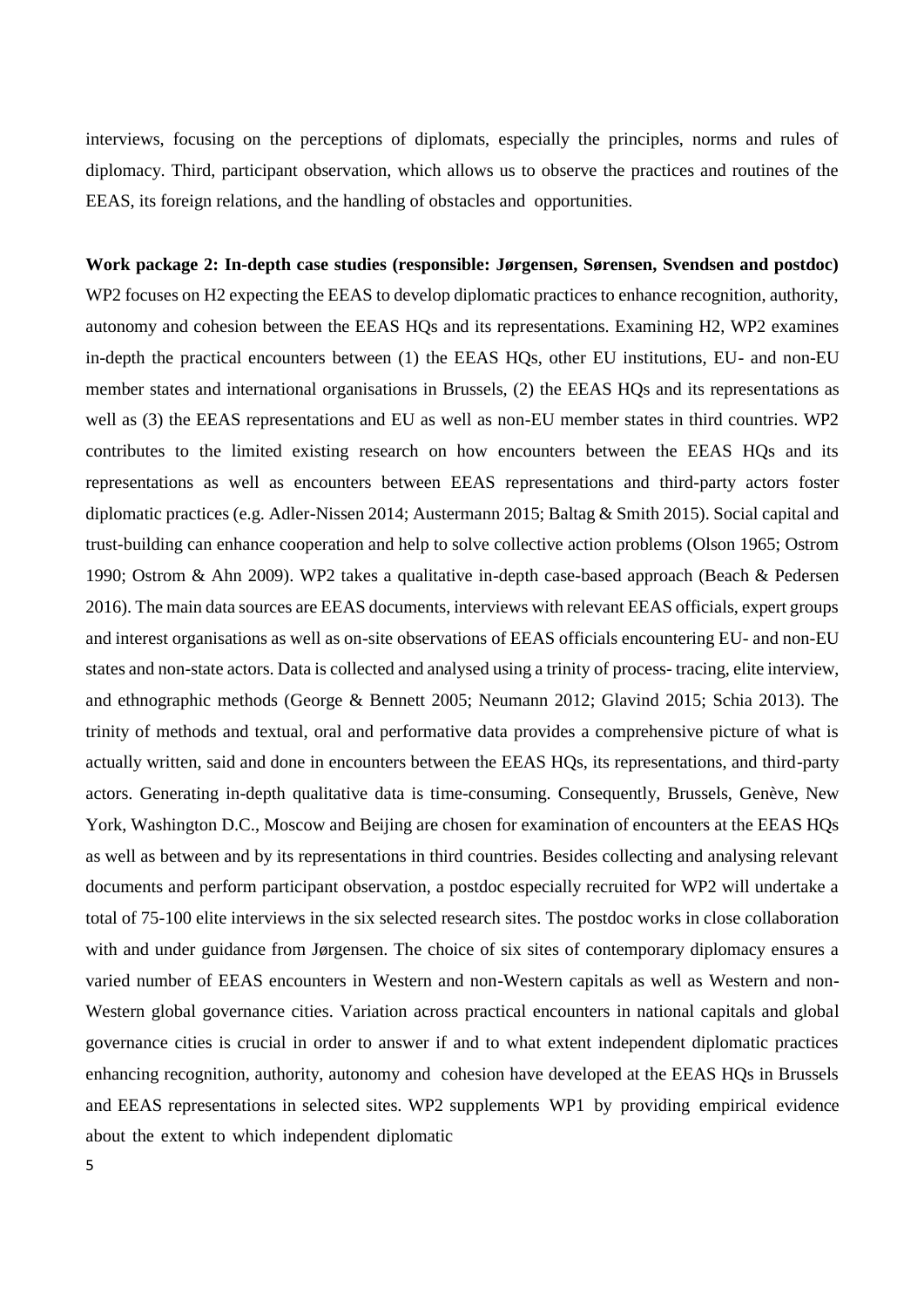practices, social capital and trust-building have developed within the EEAS. Besides supplementing WP1, EEAS practices uncovered by WP2 provides knowledge about how EEAS officials adapt to changing policy paradigms, which is a bridge to WP3.

#### **Work package 3 (responsible: Knud Erik Jørgensen, Sørensen and PhD)**

WP3 focuses on H3 which states that the EEAS seeks to enhance its status by adapting to the changing major policy paradigms of its principals. The analysis of such ideational turns is not without difficulties. Studies of policy paradigms are often leaning too much on Kuhn's classic conceptualization of paradigms, they tend to determine the effects of paradigms in a too rough fashion, and they are not sufficiently specified to become operational analytical tools. To face these methodological challenges, the project turns to new understandings of the nexus between ontology and methodology (Daigneault 2013), to linkages between policy paradigms, transnationalism and domestic politics (Skogstad & Schmidt 2011), and to recent advances in participatory research methods (Bergold & Thomas 2012). Moreover, the project is aware of conceptual overlaps between policy paradigm and public philosophy (Weir 1992; Schumaker 2008) enabling the development of operational guidelines for our research. In concrete terms, the project carries out a document analysis of the main contributions to European strategic culture, comparing key documents over time (e.g. the European Security Strategy 2003 and the EU's Global Strategy 2015) and across actors (e.g. the above mentioned EU documents and national security strategies). Moreover, the WP will conduct elite interviews with the EEAS and national officials (permanent representatives). Finally, the WP will make use of participatory methods and team members will thus become embedded scholars within the EEAS organisation during a limited period. Such methods have been used successfully in studies of the European Commission and the European Parliament (Abelès 1992; Abelés & Bellier 1996) in studies of a ministry of foreign affairs (Neumann 2012; see also Neumann 2002) and a biotech company (Rabinow 2011). In all these cases, scholars analysed the lifeworld of people working within a specific institution.

**Organisation and time line**: The project team consists of six persons. *Knud Erik Jørgensen* is PI and overall responsible. He is involved in all three WPs. He has extensive experience with meta-studies as well as qualitative research on EU politics; especially European foreign policy. *Tonny Brems Knudsen* is an expert on the nature of international society; including the institution of diplomacy. A *postdoc* with qualifications in bilateral diplomatic relations and case studies will be hired for WP2 and employed for three years (one year funded by AU). *Catharina Sørensen* is an expert on international cooperation, EU public legitimacy and political attitudes and has profound experience from employment in both the Danish Ministry of Foreign Affairs and the EEAS. *Gert Tinggaard Svendsen* is an expert in research on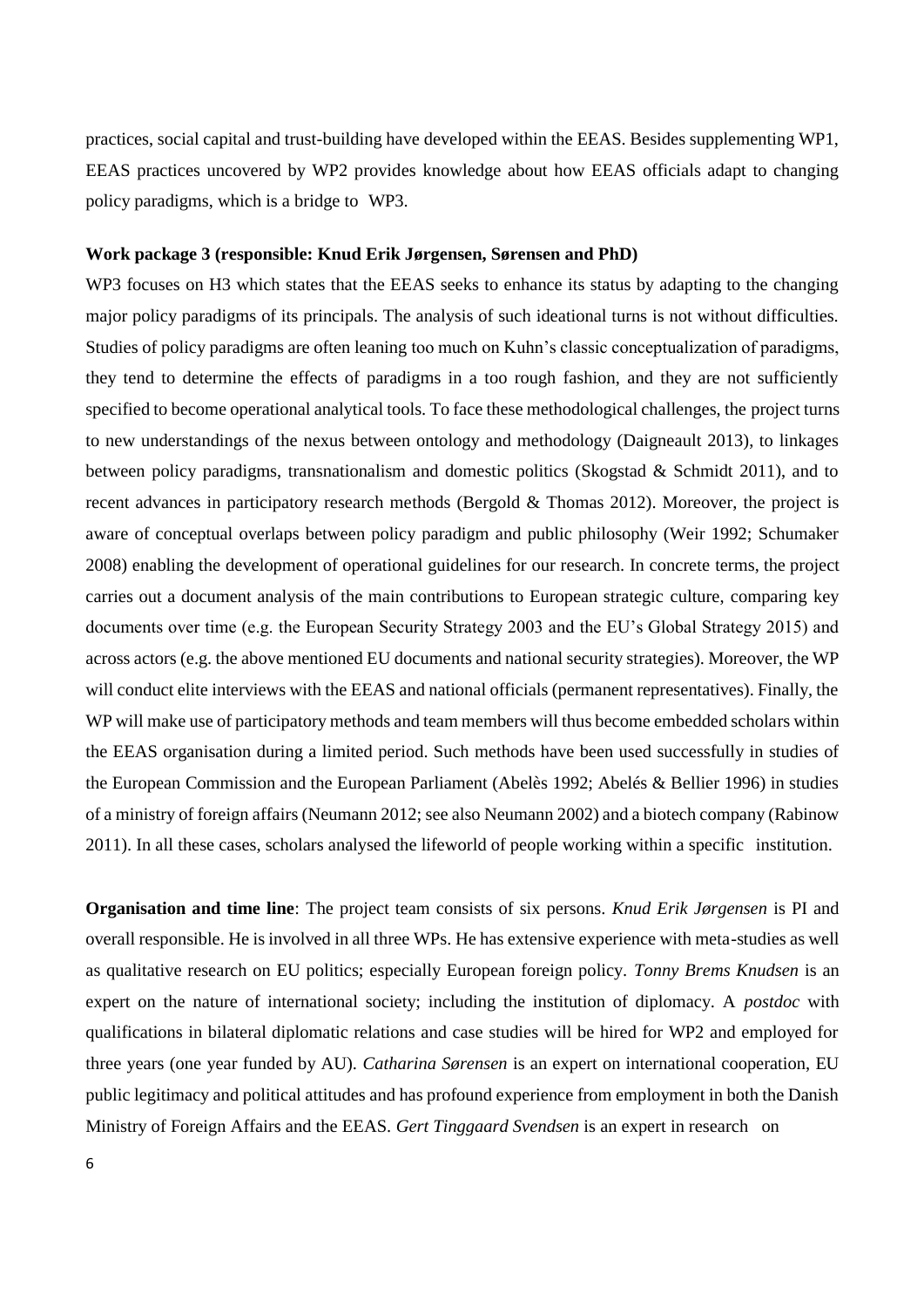collective action, social capital and network analysis. The PhD will do comprehensive research on the EEAS and the nexus between policy paradigms and policies. The research team possesses the competences required to deliver the three work packages. Most team members are based in Aarhus, which reduces transaction costs. The project will be part of international networks facilitated by an international advisory board. The PROJECT budget includes funding for two meetings with the advisory board.

|                 | 2019                     | 2020                 | 2021                  | 2022                  |
|-----------------|--------------------------|----------------------|-----------------------|-----------------------|
| WP1             | Meta-analysis begins,    | Studies of the       | Studies of diplomacy  | Presentation of       |
|                 | collection of data on    | EEAS-diplomacy       | continues,            | findings at ISA,      |
|                 | diplomacy begins         | nexus continues      | presentation of       | Submission of article |
|                 |                          |                      | findings at EISA      | manuscripts           |
| WP <sub>2</sub> | Acquire access to        | Case studies         | Case studies          | Submission of article |
|                 | EEAS; case studies       | continue, papers     | continue, preparation | manuscripts           |
|                 | begin                    | EISA and UACES       | of article            |                       |
|                 |                          |                      | manuscripts begins    |                       |
| WP3             | Collection of literature | Studies of paradigms | Studies of paradigms  | Submission of book    |
|                 | on policy paradigms      | continue             | continue              | manuscript and a PhD  |
|                 | begins                   |                      |                       | thesis                |

**Publication plan:** WP1 and WP2 will each lead to 1-2 journal articles aimed at top journals such as *European Journal of International Relations* or *World Politics* and 2-3 articles aimed at top field journals such as *Journal of Common Market Studies* or *Journal of European Public Policy*. WP3 will lead to a book manuscript that will be submitted to an international university press.

**Recruitment process for postdoc**: The postdoc and PhD will be recruited through an open international call.

**Ethical aspects**. The project raises no particular ethical concerns but will fully respect AU's rules on 'Responsible Conduct of Research' [\(www.au.dk/en/research/responsible-conduct-of-research\)](http://www.au.dk/en/research/responsible-conduct-of-research).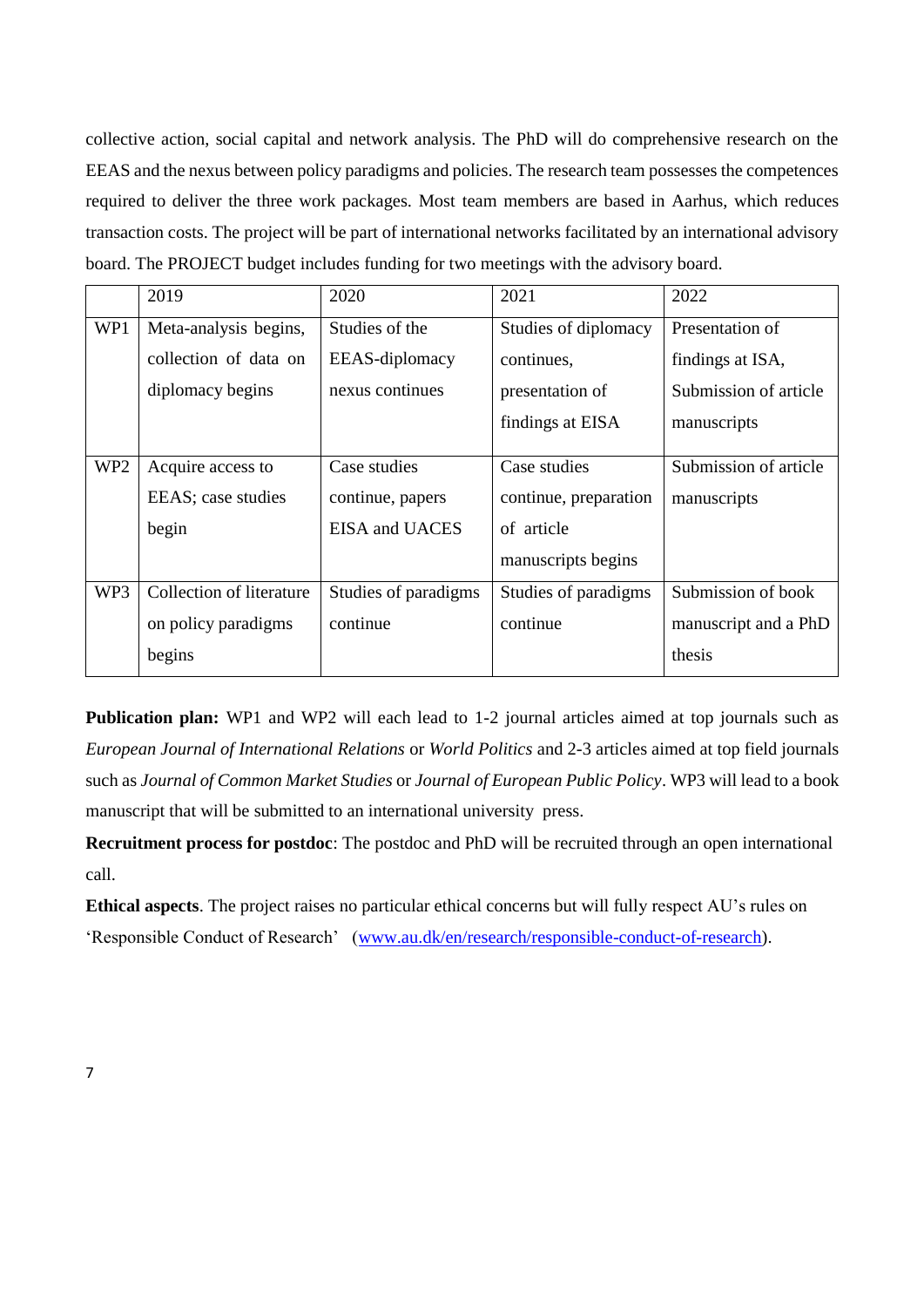#### **References**

Abélès, M. (1992). *La vie quotidienne au Parlement européen*. Hachette.

Abélès, M. (2005). Virtual Europe. *NORD NYTT*, *95*, 73.

Abélès, M., & Bellier, I. (1996). La Commission européenne du compromis culturel à la culture politique du compromis. *Revue française de science politique*, 431-456.

Adler-Nissen, R. (2014). Symbolic power in European diplomacy: the struggle between national foreign services and the EU's External Action Service. *Review of International Studies*, *40*(4), 657-681.

Adler-Nissen, R. (2015). Theorising the EU's Diplomatic Service: Rational Player or Social Body? In *The European External Action Service* (pp. 17-40). Palgrave Macmillan, London.

Adriaensen, J., & Delreux, T. (2017). Conclusion. Opportunities and Challenges for the Principal Agent Model in Studying the European Union. In *The Principal Agent Model and the European Union*, (pp. 283-299). Palgrave Macmillan, Cham.

Austermann, F. (2014). *European Union delegations in EU foreign policy: a diplomatic service of different speeds*. Springer.

Austermann, F. (2015). Representing the EU in China: European Bilateral Diplomacy in a competitive diplomatic environment. In *The European External Action Service*, (pp. 288-305). Palgrave Macmillan, London.

Bachmann, V. (2017). *European External Action: The Making of EU Diplomacy in Kenya*. Routledge.

Baltag, D., & Smith, M. (2015). EU and member state diplomacies in Moldova and Ukraine: Examining EU diplomatic performance post-Lisbon.

Barnett, M. N., & Finnemore M. (1999). The Politics, Power, and Pathologies of International Organizations. *International Organization*, *53*(4), 699-732.

Barnett, M., & Finnemore, M. (2004). *Rules for the World: International Organizations in Global Politics*. Cornell University Press.

Bátora, J. (2005). Does the European Union transform the institution of diplomacy? *Journal of European Public Policy*, *12*(1), 44-66.

Bátora, J. (2013). The 'mitrailleuse effect': The EEAS as an interstitial organization and the dynamics of innovation in diplomacy. *JCMS: Journal of Common Market Studies*, *51*(4), 598-613.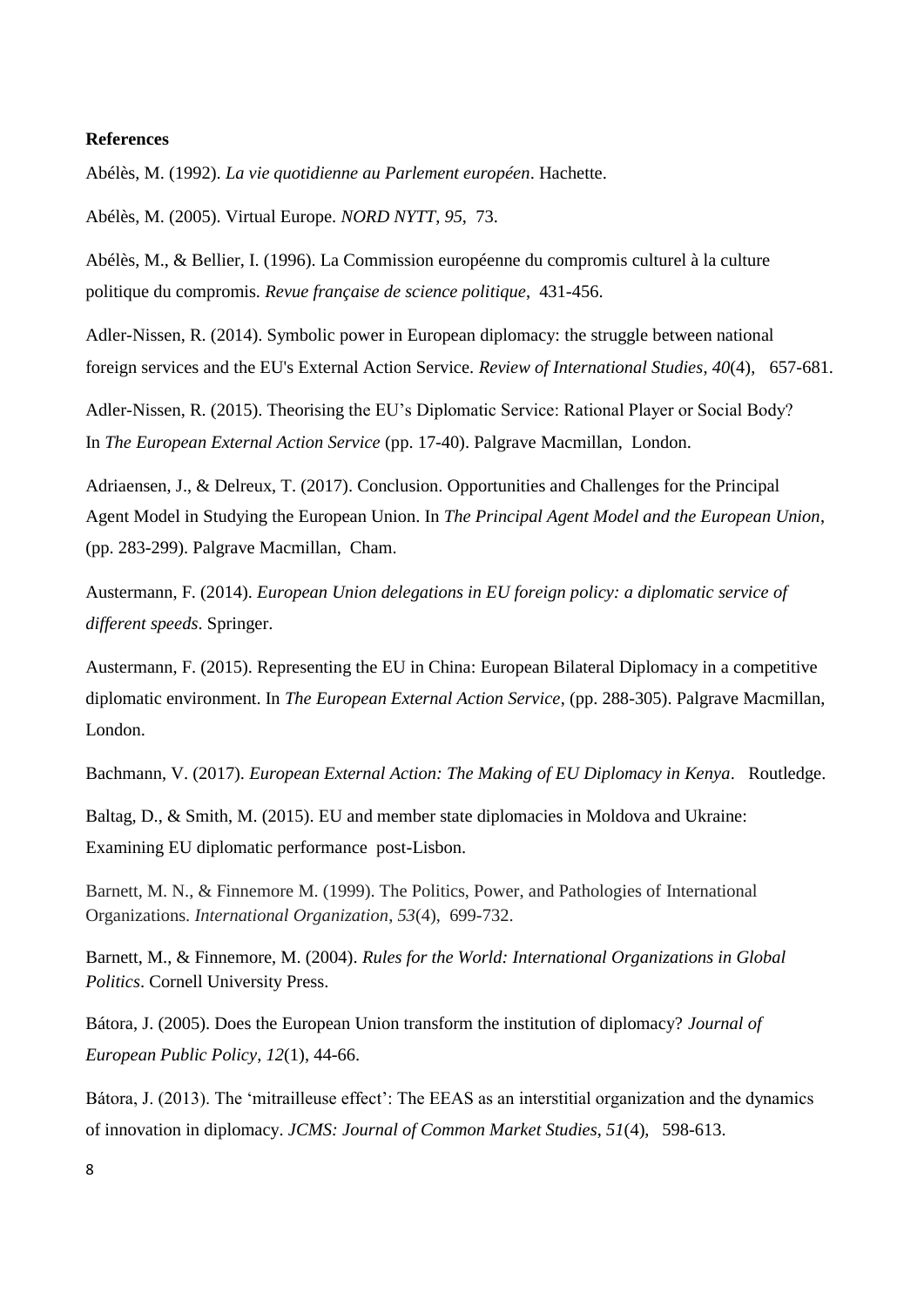Beach, D., & Pedersen, R.B. (2016). *Causal Case Study Methods: Foundations and Guidelines for Comparing, Matching, and Tracing*. The University of Michigan Press.

Bergold, J., & Thomas, S. (2012). Participatory research methods: A methodological approach in motion. *Historical Social Research/Historische Sozialforschung*, 191-222.

Bicchi, F., Maurer, H., Duquet, S., Smith, M. H., Raik, K., Baltag, D., & Terzi, Ö. (2018). European Cooperation Abroad: European Diplomatic Cooperation Outside EU Borders. *The Hague journal of diplomacy*, *13*, 1-19.

Bjola, C., & Holmes, M. (2015). *Digital diplomacy: Theory and practice*. Routledge.

Bjola, C., & Kornprobst, M. (2018). *Understanding international diplomacy: theory, practice and ethics*. Routledge.

Bull, H., & Watson, A. (eds.) (1984). *The Expansion of International Society*. Oxford University Press. Bull, H. (1977). *The Anarchical Society: A Study of Order in World Politics*. London: Macmillan.

Buranelli, F. C. (2018). Global International Society, Regional International Societies and Regional International Organizations: A Dataset of Primary Institutions. In T.B. Knudsen and C. Navari (eds.), *International Organizations in the Anarchical Society: The Institutional Structure of World Order*, (pp. 233-263). Palgrave Macmillan.

Butterfield, H., & Wight, M. (eds.) (1966). *Diplomatic Investigations: Essays in the Theory of International Politics*. London: Allen & Unwin.

Buzan, B. (2004). *From International to World Society? English School Theory and the Social Structure of Globalisation*. Cambridge University Press.

Cornut, J. (2015). To be a diplomat abroad: Diplomatic practice at embassies. *Cooperation and Conflict*, *50*(3), 385-401.

Cross, M. A. K. D. (2011). Building a European diplomacy: Recruitment and training to the EEAS. *Eur. Foreign Aff. Rev.*, *16*, 447.

Daigneault, P. M. (2014). Reassessing the concept of policy paradigm: aligning ontology and methodology in policy studies. *Journal of European Public Policy*, *21*(3), 453-469.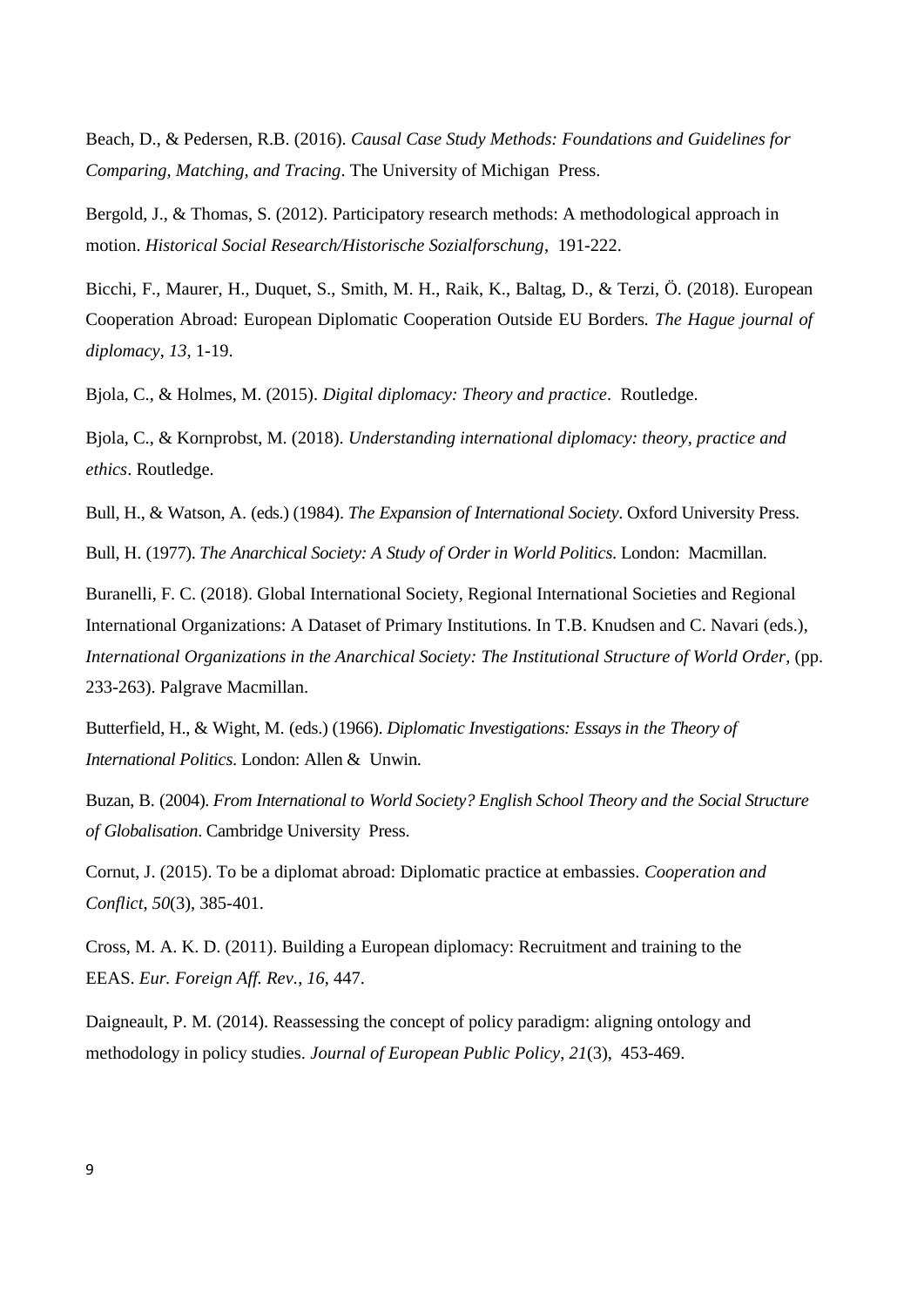De Baere, G., & Wessel, R. A. (2015). EU Law and the EEAS: Of Complex Competences and Constitutional Consequences. In *The European External Action Service* (pp. 175-191). Palgrave Macmillan, London.

Dijkstra, H. (2017). Non-exclusive delegation to the European external action service. In *The Principal Agent Model and the European Union*, (pp. 55-81). Palgrave Macmillan, Cham.

Duke, S. (2012). Diplomatic training and the challenges facing the EEAS. *The Hague Journal of Diplomacy*, *7*(1), 95-114.

EEAS (2016). Shared vision, common action: A stronger Europe. A global strategy for the European Union's foreign and security policy.

Friedner Parrat, C. (2014). International Organization in International Society: UN Reform from an English School Perspective. *Journal of International Organization Studies*, *5*(2), 7-22.

Glavind, J. G. (2015). Bureaucratic power at play? The performance of the EU in the International Atomic Energy Agency. *European Security*, *24*(1), 19-35.

George, A. L., & Bennett, A. (2005). *Case Studies and Theory Development in the Social Sciences*. MIT Press.

Haas, E. B. (1990). *When knowledge is power: Three models of change in international organizations*, *22*. University of California Press.

Hawkins, D., Lake, D. A., Nielson, D., & Tierney, M. J. (2006). States, international organizations, and principal-agent theory. *Delegation and agency in international organizations*, 3-38.

Hofius, M. (2016). Community at the border or the boundaries of community? The case of EU field diplomats. *Review of International Studies*, *42*(5), 939-967.

Holsti, K. J. (2004). *Taming the Sovereigns: Institutional Change in International Politics*. Cambridge University Press.

Hurrell, A. (2018). Beyond the BRICS: Power, Pluralism, and the Future of Global Order. *Ethics and International Affairs*, *32*(1), 89-101.

Ibrahim, R. (2018). Primary and Secondary Institutions in Regional International Society: Sovereignty and the League of Arab States. In T.B. Knudsen and C. Navari (eds.), *International Organizations in the Anarchical Society: The Institutional Structure of World Order*, (pp. 293-319). Palgrave Macmillan.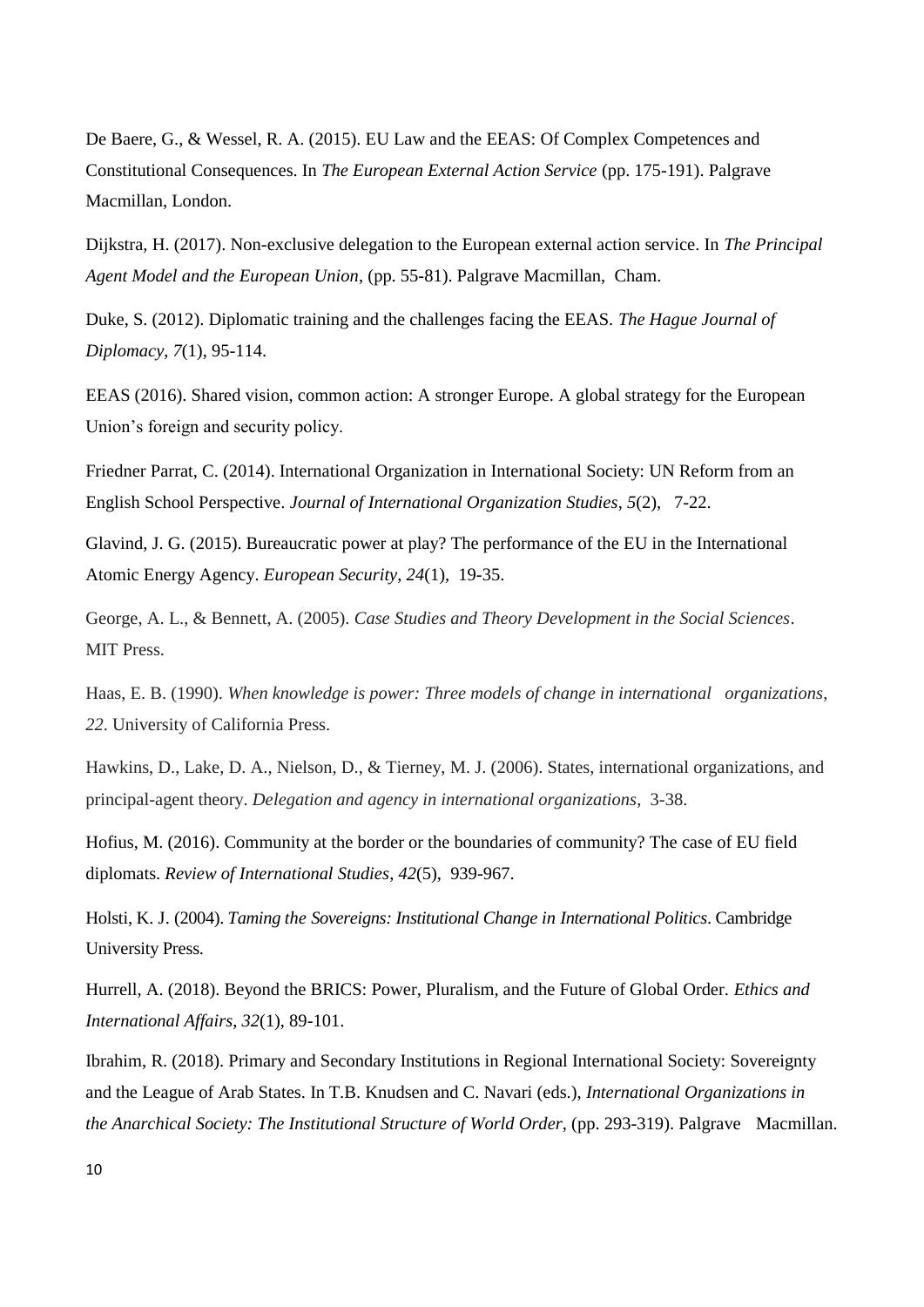Ikenberry, G. J. (2014). The Illusion of Geopolitics: The Enduring Power of the Liberal Order. *Foreign Affairs*, May-June, 80-90.

Ikenberry, G. J. (2018). Why the Liberal World Order Will Survive. *Ethics and International Affairs*, *32*(1) (Roundtable: Rising Powers and the International Order), 17-29.

Jackson, R. (2000). *The Global Covenant: Human Conduct in a World of States*. Oxford University Press.

Juncos, A. E., & Pomorska, K. (2013). In the face of adversity: explaining the attitudes of EEAS officials vis-à-vis the new service. *Journal of European Public Policy*, *20*(9), 1332-1349.

Jupille, J., & Caporaso, J.A. (1998). States, agency and rules: The European Union in global environmental politics, In C. Rhodes (eds.) *The European Union in the World Community*, (pp. 213- 229). Lynne Rienner.

Jørgensen, K. E., Pollack, M., & Rosamond, B. (Eds.). (2007). *The SAGE Handbook of European Union Politics*. London: Sage.

Jørgensen, K. E., Aarstad, Å. K., Drieskens, E., Laatikainen, K., & Tonra, B. (eds.) (2015). *The SAGE handbook of European foreign policy*. London: Sage.

Knudsen, T. B. (2016). Solidarism, Pluralism and Fundamental Institutional Change. *Cooperation and Conflict*, *51*(1), 102-109.

Knudsen, T. B. (2018). Fundamental Institutions and International Organizations: Theorizing Continuity and Change. In T.B. Knudsen and C. Navari (eds.), *International Organizations in the Anarchical Society: The Institutional Structure of World Order*, (pp. 23-50). Palgrave Macmillan.

Knudsen, T. B., & Navari, C. (eds.) (2018). *International Organizations in the Anarchical Society: The Institutional Structure of World Order*, Palgrave Macmillan.

Kostanyan, H. (2014). The Rationales behind the European External Action Service: The Principal-Agent Model and Power Delegation. *Journal of Contemporary European Research*, *10*(2).

Kostanyan, H., & Orbie, J. (2013). The EEAS' discretionary power within the Eastern Partnership: in search of the highest possible denominator. *Southeast European and Black Sea Studies*, *13*(1), 47-65.

Kuus, M. (2013). Foreign policy and ethnography: A sceptical intervention. *Geopolitics*, *18*(1), 115- 131.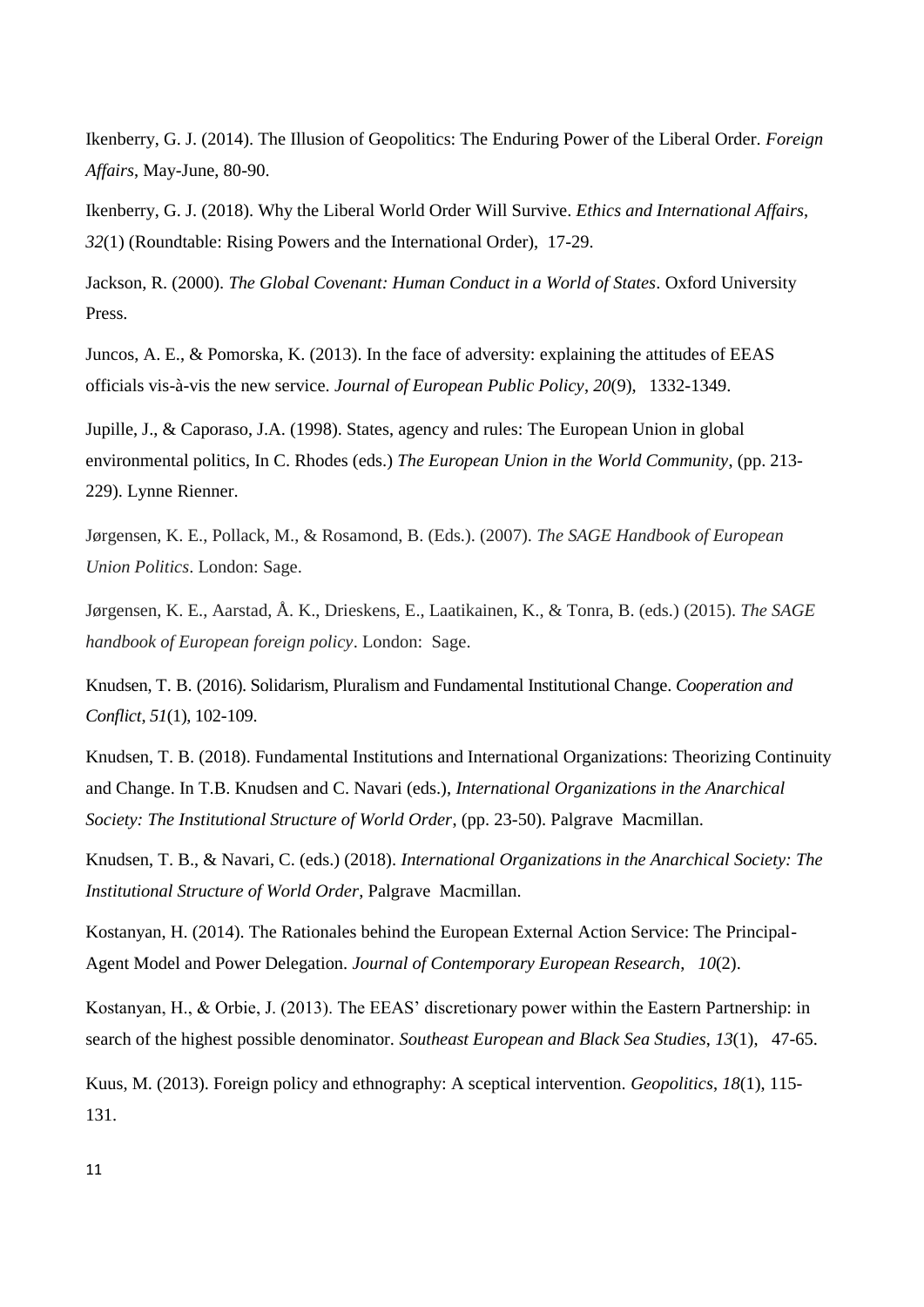Layne, Ch. (2012). This Time It's Real: The End of Unipolarity and the Pax Americana. *International Studies Quarterly*, *56*(1), 203-213. (AUL), Link:

http://onlinelibrary.wiley.com.ez.statsbiblioteket.dk:2048/journal/10.1111/(ISSN)1468-2478

Lebovic, J. H., & Saunders, E. N. (2016). The Diplomatic Core: How the United States Employs High-Level Visits as a Scarce Resource. *International Studies Quarterly*, *60*(1), 107-23.

Lequesne, C., & Weber, V. (2016). L'influence du service européen pour l'action extérieure sur les ministères des affaires étrangères: une comparaison France-Autriche. *Revue française d'administration publique*, (2), 505-515.

Lynch, C. (2013). *Interpreting international politics*. Routledge.

Murdoch, Z. (2012). Negotiating the European External Action Service (EEAS): Analyzing the external effects of internal (dis)agreement. *JCMS: Journal of Common Market Studies*, *50*(6), 1011- 1027.

Navari, C. (2018). Modelling the relationship between Fundamental Institutions and International Organizations. In T.B. Knudsen and C. Navari (eds.), *International Organizations in the Anarchical Society: The Institutional Structure of World Order*, (pp. 51-75). Palgrave Macmillan.

Navari, C. (2016). Primary and Secondary Institutions: Quo Vadit? *Cooperation and Conflict*, *51*(1), 121-127.

Neumann, I. B. (2002). Returning practice to the linguistic turn: The case of diplomacy. *Millennium, 31*(3), 627-651.

Neumann, I. B. (2012). *At home with the diplomats: Inside a European foreign ministry*. Cornell University Press.

Nye, J. S. Jr. (2012). The Twenty-First Century Will Not Be a "Post-American" World. *International Studies Quarterly*, 56, 215-217.

Olson, M. (1965). *The Logic of Collective Action*. Cambridge University Press.

Ostrom, E. (1990). *Governing the Commons. The Evolution of Institutions for Collective Action*. Cambridge University Press.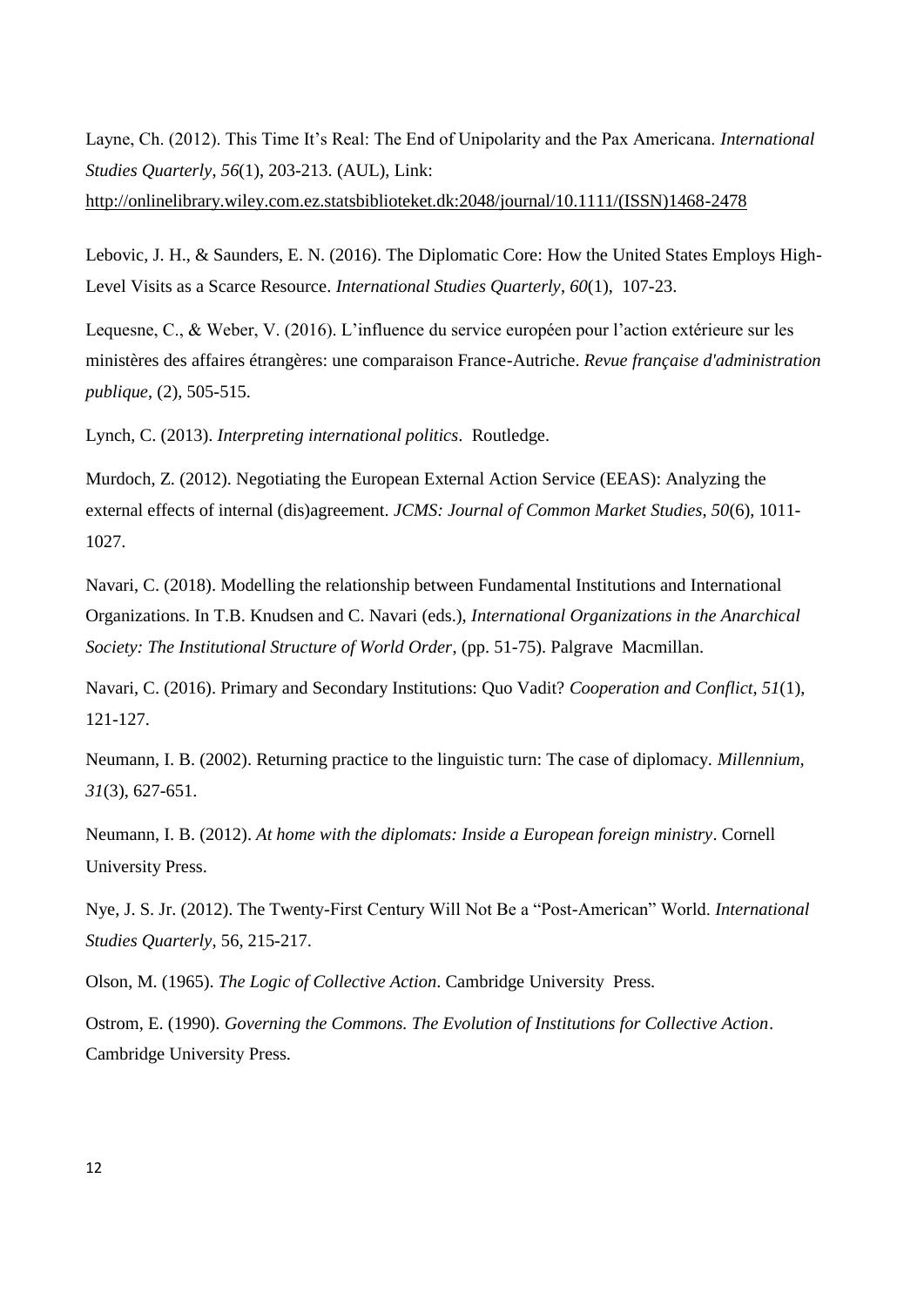Ostrom, E., & T. K. Ahn (2009). The meaning of social capital and its link to collective action. In G.T. Svendsen and G.L.H. Svendsen (eds), *Handbook of Social Capital. The Troika of Sociology, Political Science and Economics*, (pp. 17-35). Cheltenham, UK, Northampton, MA: Edward Elgar.

Pomorska, K., & Vanhoonacker, S. (2015). EU diplomacy post-Lisbon: the legacy of the Ashton era. In *The Diplomatic System of the European Union*, (pp. 77-91). Routledge.

Pouliot, V., & Cornut, J. (2015). Practice theory and the study of diplomacy: A research agenda. *Cooperation and conflict*, *50*(3), 297-315.

Rabinow, P. (2011). *Making PCR: A story of biotechnology*. University of Chicago Press.

Raube, K. (2012). The European external action service and the European parliament. *The Hague Journal of Diplomacy*, *7*(1), 65-80.

Raube, K. (2013). The Role of the European External Action Service in the EU's External Action.

Raube, K., & Tonra B. (eds) (2018). Forum on 'Legitimacy in EU Foreign Policy. *Global Affairs*, *4*(4).

Reus-Smit, C. (1997). The Constitutional Structure of International Society and the Nature of Fundamental Institutions. *International Organization*, *51*(4), 555-589.

Reussner, E. (2017). *The Rise of an Emerging Diplomatic Actor? Assessing the Role of the EU Delegation to the African Union*. College of Europe.

Schia, N. N. (2013). Being part of the parade–"going native" in the United Nations Security Council. *PoLAR: Political and Legal Anthropology Review*, *36*(1), 138-156.

Sending, O. J., Pouliot, V., & Neumann, I. B. (eds.) (2015). *Diplomacy and the making of world politics*, 136. Cambridge University Press.

Schumaker, P. (2008). *From Ideologies to Public Philosophies: An Introduction to Political Theory*. Oxford: Blackwell.

Skogstad, G. D. (ed.) (2011). *Policy paradigms, transnationalism, and domestic politics*, 35. University of Toronto Press.

Smith, M. E. (2004). *Europe's foreign and security policy: the institutionalization of cooperation*. Cambridge University Press.